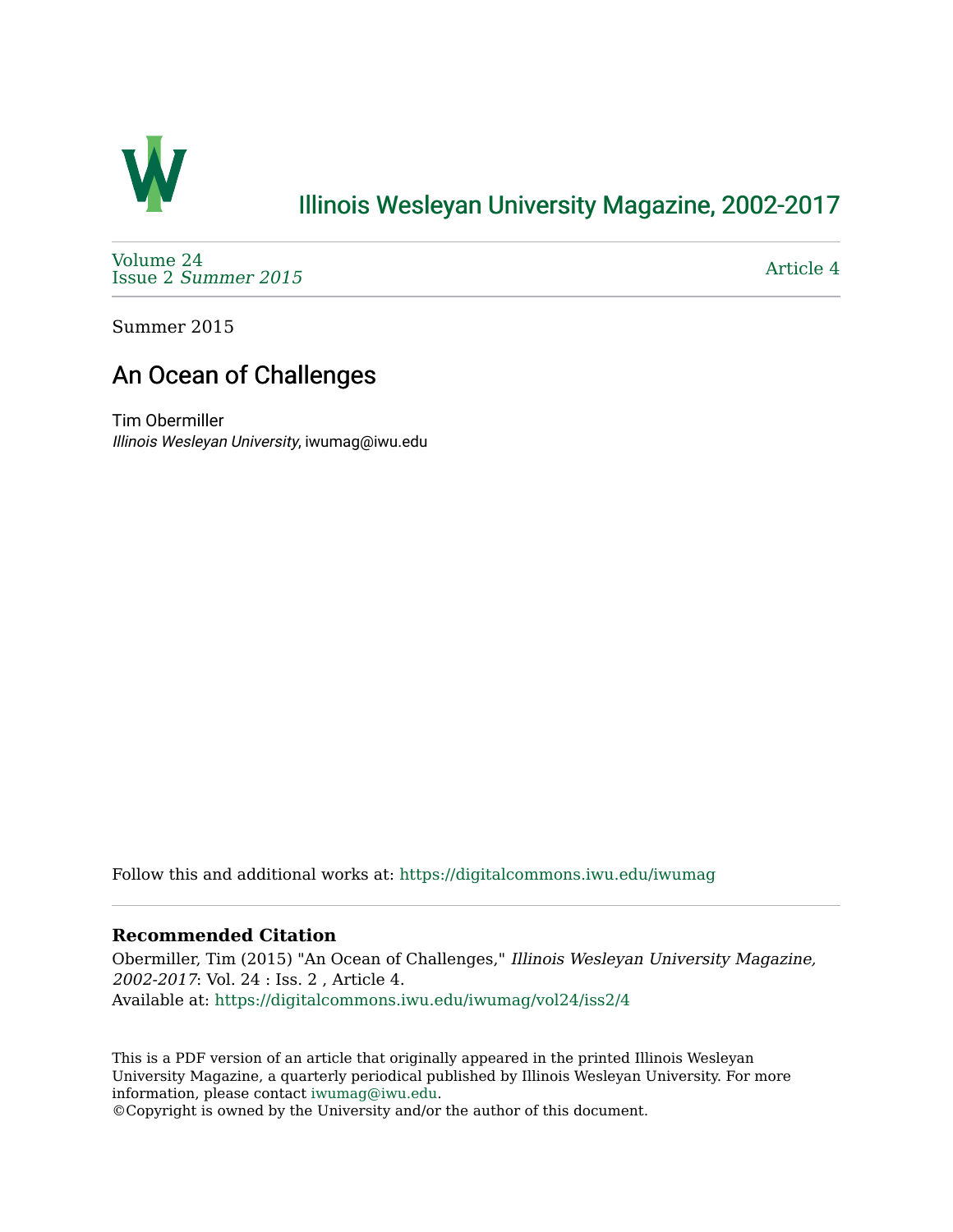# An Ocean of Challenges

*Her drive and savvy have propelled Miki David '92 to the top of Hawaii's competitive open water racing scene.*

#### **Story by TIM OBERMILLER**



**David warms down after racing in the Aloha Kai Open Water Swim in April. "If you are a swimmer in Hawaii, you compete in the open water," she says.**

The first times Miki (Yoshida) David '92 raced her way through pounding ocean waves, she found the experience, in a word, "terrifying."

As a member of Illinois Wesleyan's first women's varsity swim team back in 1989, David logged in countless laps at Fort Natatorium. However, she quickly found that "being a good pool swimmer meant absolutely nothing in the open water, where there is sharp coral and rocks under your feet, waves crashing over your head, and undertow and currents that keep you from going in the direction you want to go" — not to mention obstacles to dodge, from surfers to speedboats.

The popularity of open water swimming is growing around the world, and Hawaii boasts some of the most challenging and scenic open water competitions, such as the annual Waikiki Roughwater Swim that draws some 1,000 participants.

"If you are a swimmer in Hawaii, you compete in the open water," says David, who embraced the challenge not long after moving to Honolulu at age 27. Now 45, she competes with the 200-member Waikiki Swim Club, and last fall she was named the club's female swimmer of the year. This May, she was featured in *Hawaii Sport*magazine's special swim issue.

At five feet, two inches tall, David may not tower over her competitors. But she compensates with the tough mental attitude and savvy racing strategies that include negotiating the mass start, jockeying for position and navigating buoys — all without losing her goggles or composure.

"Going into any race, my goal is to place among the top three women," she says, "no matter how unlikely that might be. It's a race, after all — not a knitting class!"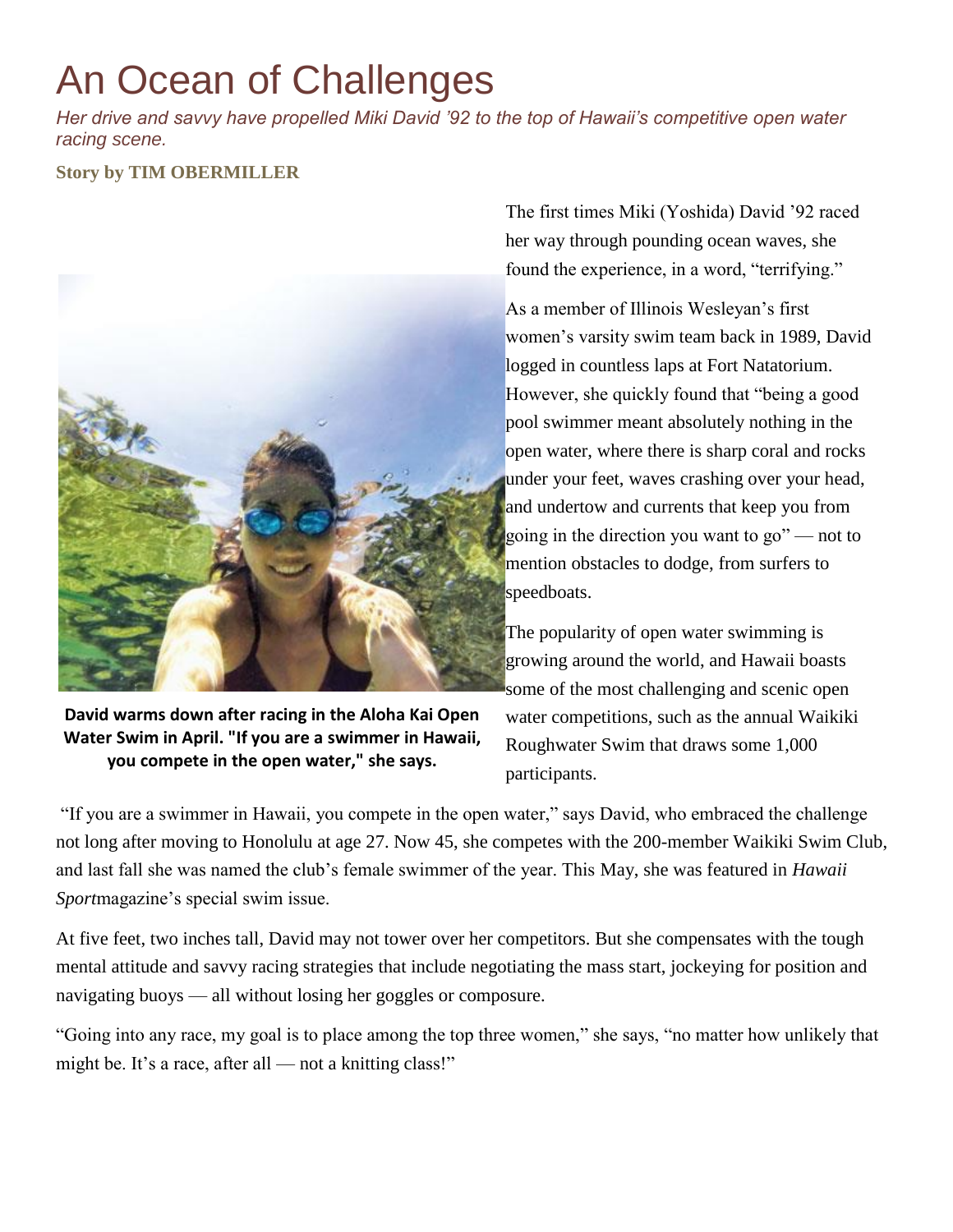David races distances as short as 500 meters and as long at 7,000. "Here on the island of Oahu, during the winter months, we swim the south shore while the surfers take over the north shore for world-famous surfing competitions. Then, in the summer, we swap sides, and we swim the calm north shore waters."

Though she is at the top in her age group, she's used to seeing younger swimmers finish ahead of her. "I will usually concede to placing among the top 20 women, but that's usually good enough to win my age division [45- 49]. But the fun part about open water swimming is that there are many variables that come into play, and this can work in my favor on occasion." That was true at the 2014 Aqua Sphere North Shore 5K Swim, when the lead female made a navigational error on the last third of the race.

"That costly mistake for her became my opportunity to capture the women's title by a mere 0.6 seconds. We raced for 5,000 meters in the ocean for over an hour, and the top two women battled it out at the end to the tenths of a second!"

Preparing for that level of competition is hard work. She arrives to practice at 6 a.m., is the last to leave the water, and never misses a workout. "Miki has both talent and drive in her wheelhouse," says one of her coaches, John Flanagan. "While many adult athletes often settle into a comfort zone, Miki continually pushes through barriers. That's impressive."



**David sprints to the finish line. Open water races typically end with a run up the beach.**

That drive was instilled in David as a child growing up in Singapore. "My mom was the original soccer mom. She carted me and my siblings around to swim lessons, Japanese lessons, ballet, tap, gymnastics, piano, violin, Camp Fire Girls."

David loved ballet, but settled into gymnastics as a teen. During this time, she began a struggle with anorexia that lasted years. "As a result, I am now very conscious and vocal about the importance of maintaining a healthy self-image, especially among female athletes." She sees a disturbing trend among athletes "who do extreme exercise followed by binge eating and then purging on 'detox shakes' for weight loss."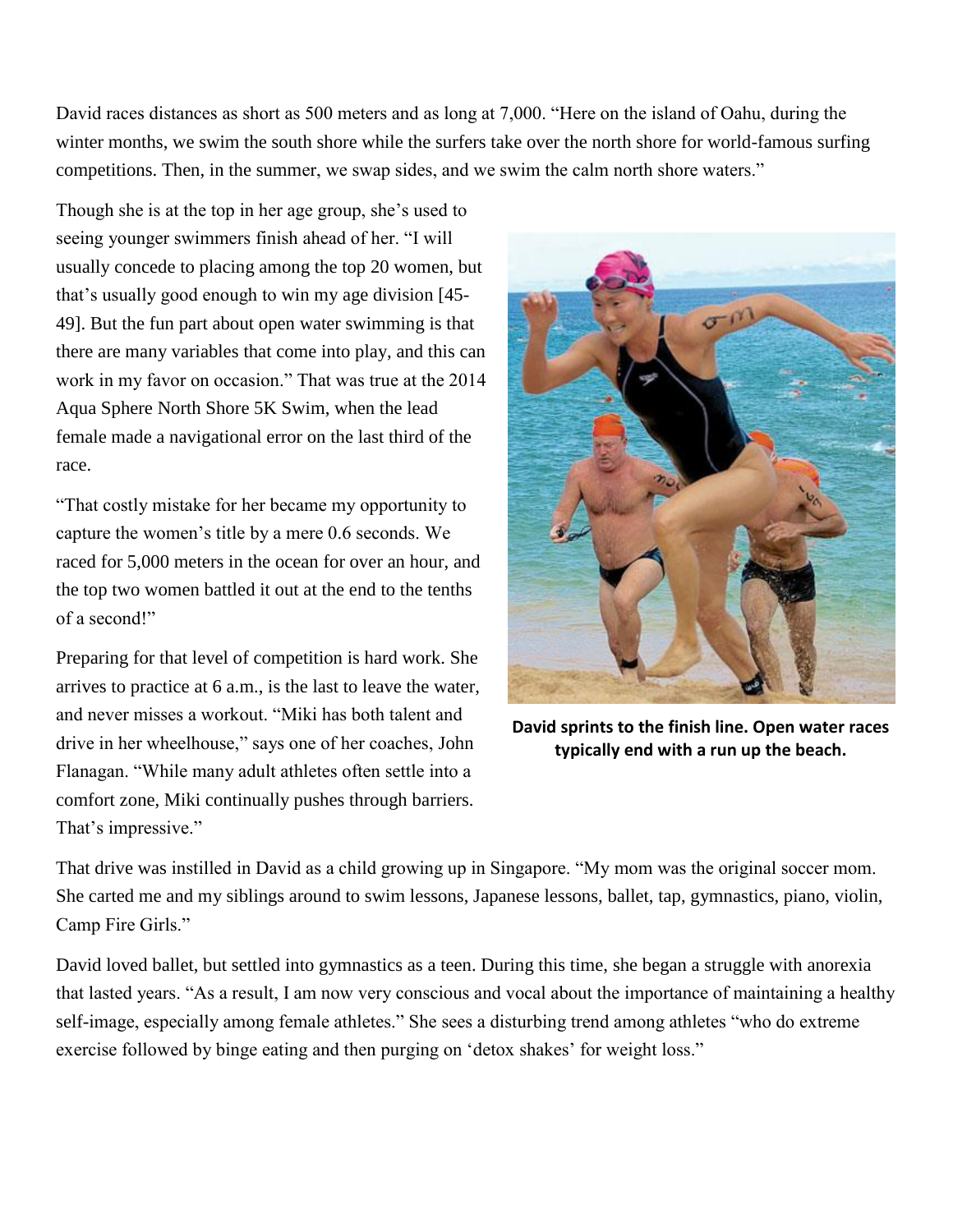It was correspondence with former dean of students Glenn Swichtenberg that drew her to Illinois Wesleyan. "I felt that the values that he embodied were those that I aspired to live up to myself. I came to IWU as an international student, and Glenn and his wife, Annette, took me in as my host parents. We have continued to stay in touch over the decades, and I still remain close to both of them and their granddaughters."



**David (middle row, left) was part of history as a member of IWU's first-ever varsity women's swimming and diving team. The photo was taken in 1989 at recently opened Fort Natatorium.**

A business administration major, with a French minor, David swam for relaxation until her talents were noticed by former Titan swim coach Joe Shehan. She became the team's co-captain and lettered all three years that she competed. "We were just starting out as a brand-new varsity sport to IWU so we were practically invisible and definitely overshadowed by the top-performing basketball team. But we were a small, close-knit group, and we had a blast just being a team."

After graduation, she pursued a marketing career in Tokyo, but after six years of working the corporate life "packed full of international travel, business suits and customer dinners, I just got burned out." Deciding she might like teaching better, she moved to Honolulu to earn her master's degree in second language studies at the University of Hawaii at Manoa.

"I never did go into teaching, but Hawaii became my new permanent home," says David, who now works as executive assistant to the president at Honolulu-based Referentia Systems.

At the age of 38, David was diagnosed with degenerative disc disease in her lower back. "The doctors said I had the spine of a 60-year-old woman. I was in constant, excruciating pain that rendered me barely able to walk for several months." She was forced to give up yoga and also ballet, which she took up to fulfill a childhood dream. She was also on the verge of retiring from competitive swimming, but was buoyed by "huge support from my husband, Jason, and encouragement from friends and family."

"Balance and moderation in my workouts definitely helps manage my symptoms and lessens the occurrence and duration of my flare-ups. Overdoing any one thing — even swimming — can't be good for anyone." She varies her workout distances and takes two days off a week from swimming to rest. On those days off, she works on "core strengthening, light weight training, some running as well as hiking, snorkeling and gardening."

David says her boss has given her a flexible schedule so that she can get in her 6 a.m. workout. "He's also okay with me having a yoga mat, stretch cords and lacrosse ball at my desk for mini·stretches and exercises throughout the day. I run up and down the stairwell at the office; my coworkers call this 'Miki's StairMaster.'"